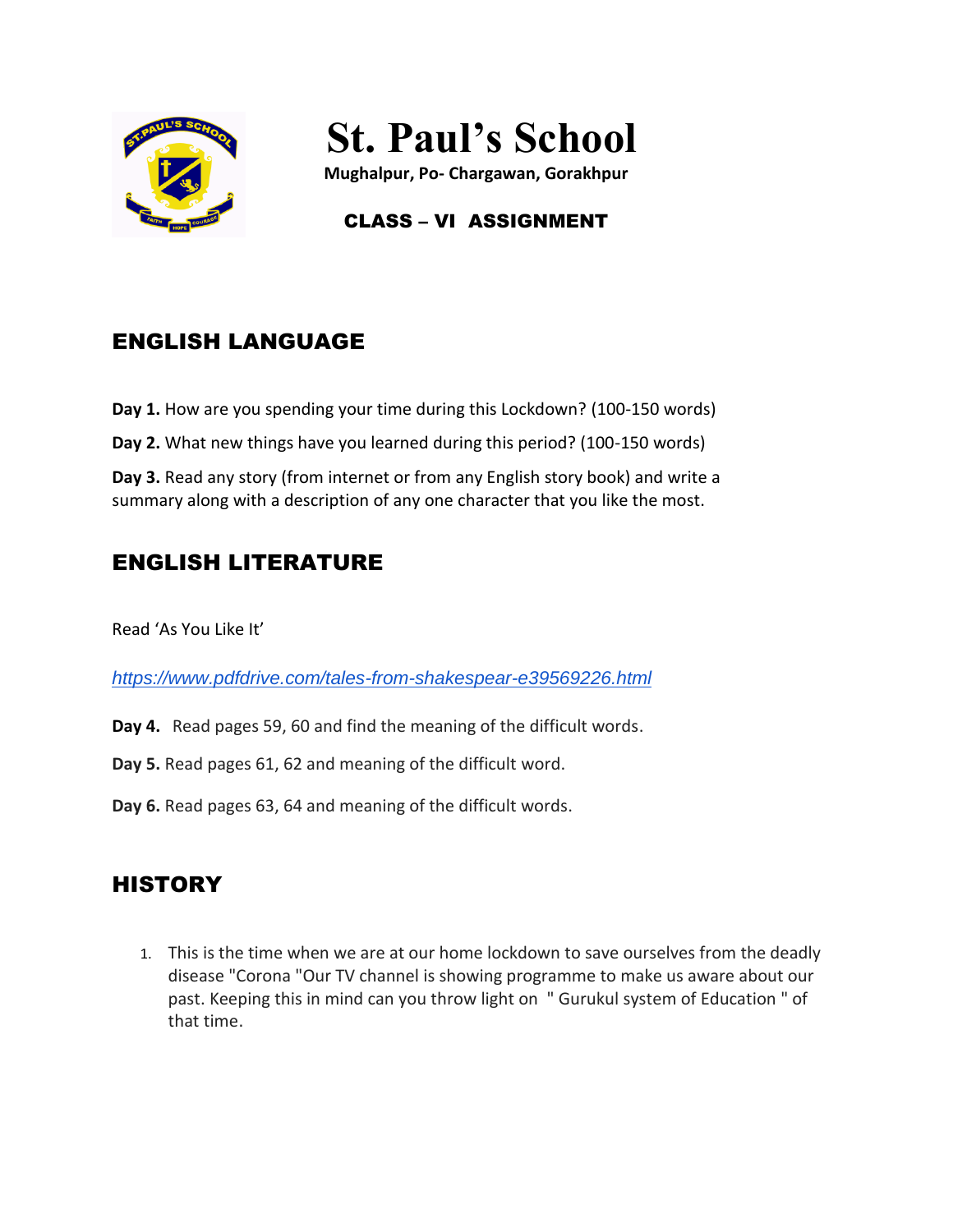# GEOGRAPHY

Go through the link given below and answer the following:

**LINK :** *[https://youtu.be/bQWGfQLz\\_Zo](https://youtu.be/bQWGfQLz_Zo)*

#### **Answer the following questions:-**

#### **DAY : 1**

- 1. What is a Globe?
- 2. Define map and write its uses.
- 3. What is the difference between plan and sketch?
- 4. Define scale. What are the three types of scales used in a map?

#### **DAY : 2**

- 1. Describe the five different types of map.
- 2. Why are the conventional signs and symbols used in a map?
- 3. Write the four cardinal points with their intermediate directions.
- 4. Draw a Globe?

## Moral Science

1. Write a Prayer to save the world from the deadly disease Corona.

## MATHS

Maths Weekly Assignment With the help of the link provided solve the questions related to the following chapters:

**Day 1 & Day 2 -** Unitary Method *[\(https://www.math-only-math.com/worksheet-on-unitary](https://www.math-only-math.com/worksheet-on-unitary-method.html)[method.html\)](https://www.math-only-math.com/worksheet-on-unitary-method.html)* 

**Day 3 & Day 4 -** HCF and LCM [\(https://www.math-only-math.com/worksheet-on-hcf-and](https://www.math-only-math.com/worksheet-on-hcf-and-lcm.html)[lcm.html\)](https://www.math-only-math.com/worksheet-on-hcf-and-lcm.html)

Word problems on HCF and LCM *[\(https://www.math-only-math.com/worksheet-on-word](https://www.math-only-math.com/worksheet-on-word-problems-on-hcf-and-lcm.html)[problems-on-hcf-and-lcm.html\)](https://www.math-only-math.com/worksheet-on-word-problems-on-hcf-and-lcm.html)* 

**Day 5 & Day 6 -** Ratio and Proportion *[\(https://www.math-only-math.com/Worksheet-on-Ratio](https://www.math-only-math.com/Worksheet-on-Ratio-and-Proportion.html)[and-Proportion.html\)](https://www.math-only-math.com/Worksheet-on-Ratio-and-Proportion.html)*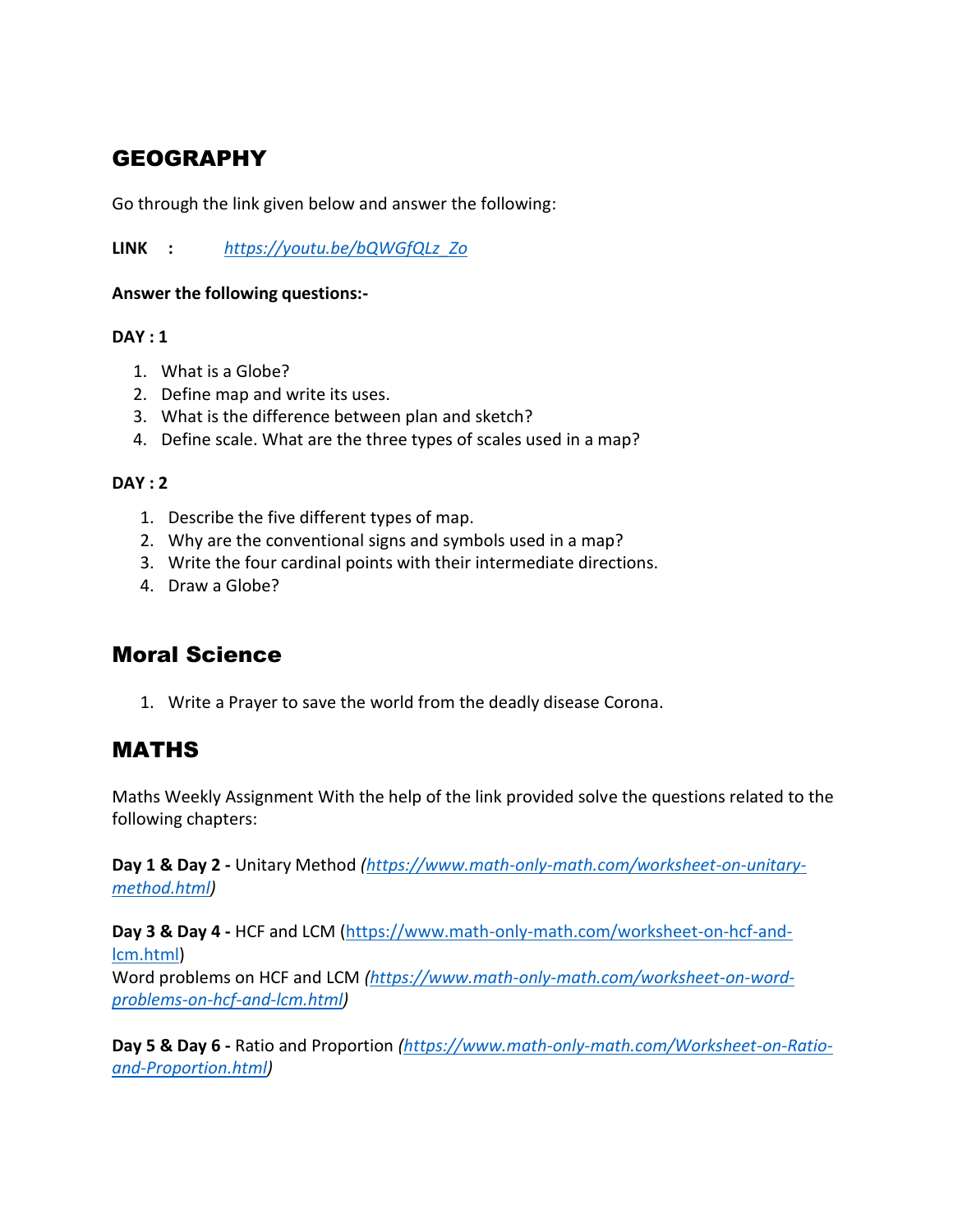## PHYSICS

**Day 1**. Differentiate between Solids, Liquids and Gases

**Day 2 & Day 3**. Draw a well labelled diagram of Clinical Thermometer and Laboratory

**Thermometer** 

**Day 4.** Define force. Describe any three effects of force in detail with the help of example.

**Day 5**. Define friction. What are the disadvantages of friction? Explain with example

**Day 6**. Why sound is regarded as a longitudinal wave? Also give reason, why sound requires a medium to travel?

*Note: Take the help of Internet to answer the above questions.*

## **CHEMISTRY**

#### **DAY1.**

- 1. Write the important contributions of the following scientists in the field of Chemistry
	- a) Joseph Priestley *[\(https://en.wikipedia.org/wiki/Joseph\\_Priestley#Legacy\)](https://en.wikipedia.org/wiki/Joseph_Priestley#Legacy)*
	- *b)* Henry Cavendish *[\(https://en.wikipedia.org/wiki/Henry\\_Cavendish\)](https://en.wikipedia.org/wiki/Henry_Cavendish)*
- 2. Draw and colour the arrangement of particles in three states of matter. *[\(https://courses.lumenlearning.com/introchem/chapter/three-states-of-matter/\)](https://courses.lumenlearning.com/introchem/chapter/three-states-of-matter/).*

#### **DAY2.**

- 1. Give a proper reason for the following statement: Sieving the flour to remove the bran is not advisable *[\(https://www.healthline.com/nutrition/wheat-bran#digestion\)](https://www.healthline.com/nutrition/wheat-bran#digestion).*
- 2. Wastage of water must be avoided in order to prevent its shortage in the near future. Suggest any five measures to save water in your own small way. *[\(https://www.h2ouse.net/why-save-water/\)](https://www.h2ouse.net/why-save-water/).*

#### **DAY3.**

- 1. Define the following terms with the help of a suitable example:
- *a)* Pure substance *[\(https://www.thoughtco.com/definition-of-pure-substance-605566\)](https://www.thoughtco.com/definition-of-pure-substance-605566)*
- *b)* Mixture *[\(https://en.wikipedia.org/wiki/Mixture\)](https://en.wikipedia.org/wiki/Mixture)*
- *c)* Filtration *[\(https://en.wikipedia.org/wiki/Filtration\)](https://en.wikipedia.org/wiki/Filtration)*
- d) Condensation *[\(https://en.wikipedia.org/wiki/Condensation\)](https://en.wikipedia.org/wiki/Condensation)*
- 2. Write five lines on the importance of makrana marble  *[\(https://en.wikipedia.org/wiki/Makrana\\_marble\)](https://en.wikipedia.org/wiki/Makrana_marble)*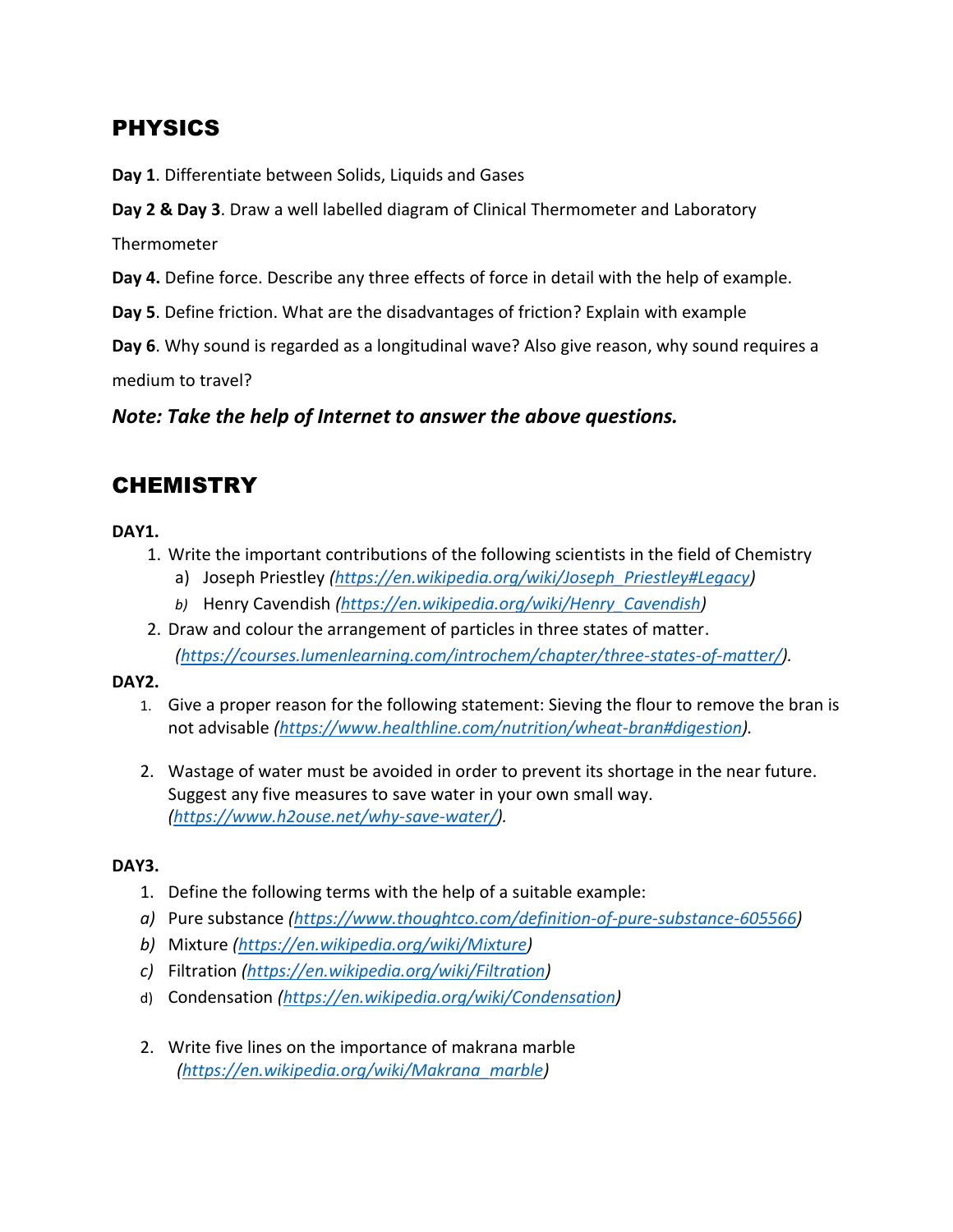#### BIOLOGY

To spend this lockdown period fruitfully you can tryout some gardening sill. *(Follow the instruction given on YouTube.)*

- Take garlic from your kitchen and grow it on your window sill follow the instructions on youtube.com.
- Click pictures of the daily growth in the garlic root and shoot system with the help of your parent's mobile phone.
- ❖ Record it in your science journal.
- $\cdot \cdot$  Take the help of your mother and find out about all the seeds used in the kitchen. Write their names down in English.
- $\cdot \cdot$  Find out the medicinal properties of any five seeds used in the kitchen.

## HINDI

**प्र01.** निम्नलिखित अनुच्छेद पढ़िए। इसमें संज्ञा शब्द छॉटकर उनके भेदों के अनुसार अलग–अलग लिखिए।

किशनगंज गॉव में रवि और किशन नामक दो लड़के रहते थे। वे बचपन के साथी थे। उनमें गहरी मित्रता थी। एक दिन किसी बात पर उनकी लड़ाई हो गई। रवि किसी दूसरे गॉव में नाम-पता बदलकर रहने लगा। उस गॉव के मुखिया का नाम भगतसिंह भाटी था। रवि उनके घर के पास रहने लगा। यहाँ उसे बहुत अपनापन मिला।

**प्र02.** निम्नलिखित प्रांतों के आगे उनकी भाषाओं के नाम लिखिए।

मणिपुर, कर्नाटक, आंध्रा-प्रदेश, असम, मणिपुर

**प्र03**. रिक्त स्थान में गोले में लिखे शब्दों के विलोम लिखिए। सचिन अपनी $\widehat{(\mathfrak{M}2)}$ की तुलना ........................ अधिक करता है। $\widehat{(\mathfrak{Y}0)}$ और ............ देखकर ही मित्र बनाना चाहिए। ज्ञान हमें $\bigcirc$ धंधकार् $\bigcirc$  से ................ की ओर ले <u>जा</u>ता है। ..................... जाकर  $\bigcirc$ स्वदेश् $\bigcirc$ की याद आती है। खिलौने खरीदते समय बच्चों की $(\hspace{-.05cm}$ पंसद $\hspace{-.05cm}$  ) और ……………… का ध्यान रखो। **प्र04.** आप कोई चित्र चिपकाएं जिसमें संज्ञा का लिंग तथा क्या क्रिया कर रही है लिखिए। **प्र05**. खाली स्थान में वे शब्द लिखिए जिनके अर्थ दिए गए हैं। <u>अक्षर रंग जाति ..................</u> विष्णु शेर बंदर .................. नीच निर्लज्ज दुष्ट ........